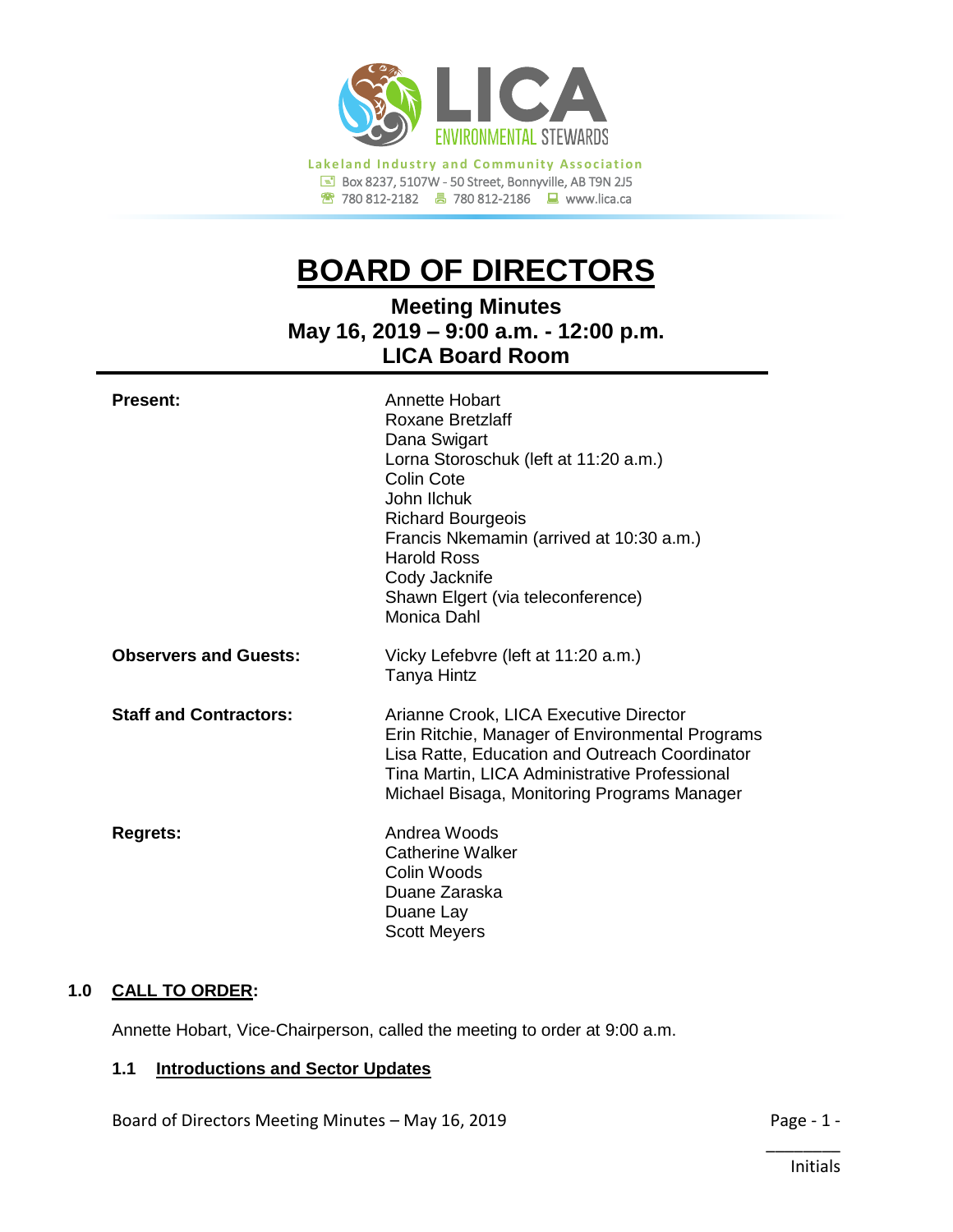# **1.2 Vision, Mission and Values**

- **1.3 Roll Call**
- **1.4 Approval of Agenda**

**#1 Moved by Dana Swigart AND RESOLVED that the May 16, 2019 Agenda be approved as amended:**

- **Add item 2.4.4 Education and Outreach Committee**
	- **2.4.4.1 Committee Member Absence**
	- **2.4.4.2 Recommendation to the Board from E&O**

# **1.5 Approval of Minutes**

# **1.5.1 April 25, 2019 – Board Meeting**

**#2 Moved by Dana Swigart AND RESOLVED that the Minutes of the April 25, 2019 Board of Directors meeting be approved as presented.**

# **2.0 ONGOING BUSINESS**

# **2.1 Education and Outreach Update**

#### **2.1.1 Presentations Update**

There have been 17 classroom presentations completed so far this school year. There are several more presentations booked over the coming weeks.

# **2.1.2 AQHI Lantern**

The AQHI lanterns we ordered and are scheduled to arrive the afternoon of May 16<sup>th</sup>. The Bonnyville and District Centennial Center (C2) has signed the Memorandum of Understanding (MOU) to host one of the AQHI lanterns from June until September 2019. The Cold Lake Energy Centre is still reviewing the MOU to host the second AQHI lantern.

Once the lanterns have been launched, Lisa will add a description to our website explaining how the air quality information is relayed to the lanterns.

# **2.1.3 Earth Day Writing Contest**

We had 66 submissions to this year's Earth Day writing contest. Of the 66, there were only two in the grade 7-9 category. The Education and Outreach (E&O) Committee felt this was not enough entries to award prizes. The E&O Committee further decided to add a fourth place prize for the grade 4-6 category. Lisa will be presenting the prizes to the winners in June.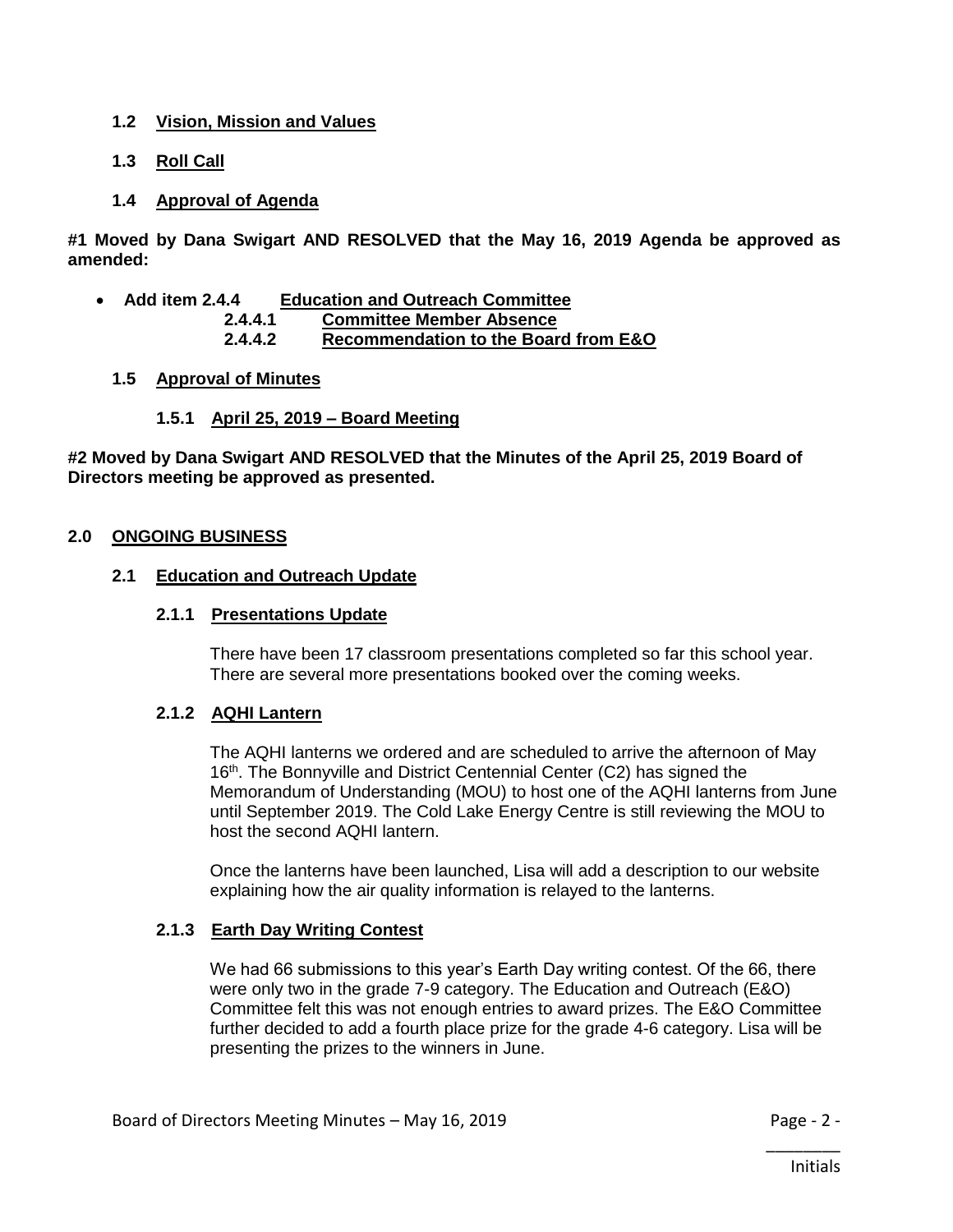# **2.1.4 Upcoming Outreach Activities**

We have numerous outreach activities forthcoming, as follows:

- **May 21 X-Stream Science**
- May 27-31 Stream of Dreams at École Notre Dame Elementary School
- Uune 2 booth in Lac La Biche for Environment Week
- Uune 4 X-Stream Science
- **June 19-20 The Bonnyville Oil & Gas Show**
- **May & June continuation of classroom presentations**

# **2.1.5 Grant Applications**

We submitted our application for the 2019-20 WPAC Operating Grant on May 6, 2019. The 2019-20 Airshed Engagement Grant application was submitted on May 7, 2019.

# **2.2 Environmental Monitoring Programs Update**

# **2.2.1 Routine Operations & Reporting**

Mike presented a draft of the new continuous monitoring Dashboard Report. There were exceedances of the 1-hour objective for ozone in March when ozone concentrations were also elevated across the Province. Ozone levels typically peak in the spring due to atmospheric mixing and long range transport. There were also exceedances of the 1-hour objective for H2S measured at the PAMS in March. Wind direction during the exceedances indicate that the H2S source is the Bonnyville sewage lagoons.

# **2.2.2 Special Projects**

Alberta Environment and Parks (AEP) completed the annual audit of our continuous monitoring stations last week. We had no audit failures but a few opportunities for improvement were identified. At the end of the audit, the auditor visited the proposed new site for the Maskwa station and noted that it met the Air Monitoring Directive siting criteria.

# **2.2.3 Planning & Optimization**

There was no report for planning and optimization this month. At the June Board meeting Mike will be presenting a proposal to bring some of the reporting in-house, with Lily taking over data validation.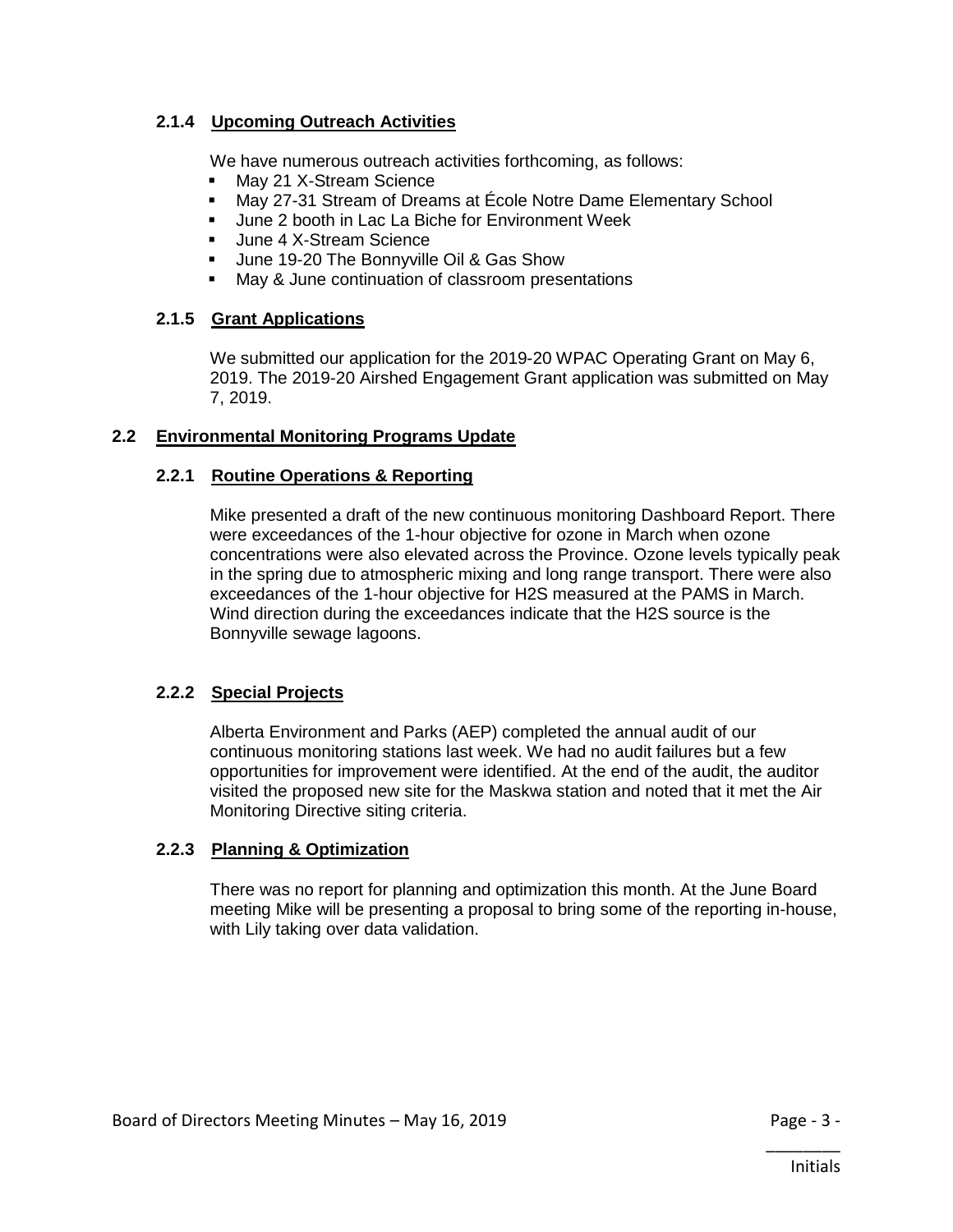# **2.3 Environmental Management Programs Update**

# **2.3.1 WPAC Update**

No report.

# **2.3.2 WRRP Update**

No report.

# **2.3.3 Muriel Lake Winter Dissolved Oxygen Testing Report**

Erin presented the results of the Muriel Lake Winter Dissolved Oxygen Testing done by the Muriel Lake Basin Management Society (MLBMS). It was noted that abnormally high oxygen levels closer to the surface measurements were probably skewed by oxygenation of the water when the auger was drilling through the ice. Also noted were the extremely low oxygen levels at the lower depths during the later stages of winter that would not be high enough to sustain fish life through the whole winter. The MLBMS plans to repeat the winter dissolved oxygen testing again next winter.

# **2.4 Administration**

# **2.4.1 Executive Director's Report**

Arianne presented her Executive Director's report.

# **2.4.2 Financial Reports**

# **2.4.2.1 Accounts Receivable Report to May 8th, 2019**

Arianne presented the accounts receivable report to May  $8<sup>th</sup>$ , 2019 to the Board.

# **2.4.2.2 Finances to Date April 30th, 2019**

Arianne presented the Finances to Date to April 30<sup>th</sup>, 2019 to the Board.

# **2.4.3 Governance Committee**

No report.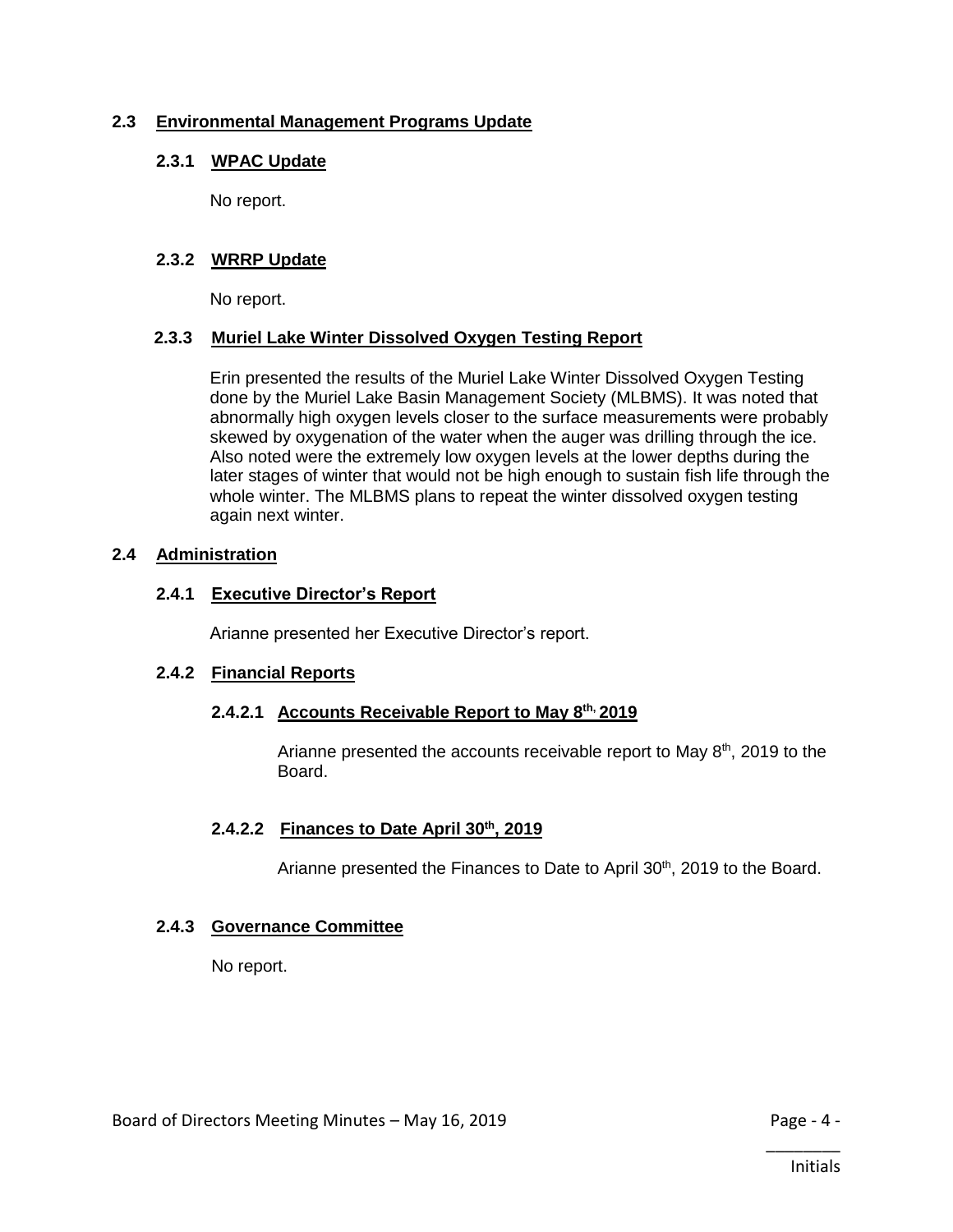# **2.4.4 Education and Outreach Committee**

# **2.4.4.1 Committee Member Absence**

At their May 8<sup>th</sup> meeting, the E&O committee noted three consecutive absences for committee member Alyssa Gladish. The committee also noted that since her appointment to the committee, Alyssa had not been able to attend any meetings. The committee only has one more meeting planned before the October organizational meeting and, therefore, recommends to the Board that Alyssa be removed from the committee and that her seat remain vacant.

The Board discussed options to address the absences and agreed without motion that a letter be sent to Alyssa Gladish excusing her from the Education and Outreach committee.

The Board further requested that the LICA staff provide an updated Expression of Interest document, along with recommendations on a replacement committee member at the June Board meeting.

#### **2.4.4.2 Recommendation to the Board from E&O**

The E&O Committee recommends to the Board that the application for St. Dominic Elementary School in Cold Lake be accepted for completion of the Stream of Dreams Program in the 2019-20 school year.

#### **#3 Moved by Lorna Storoschuk AND RESOLVED that LICA accept St. Dominic Elementary School's application for the Stream of Dreams program in the 2019-20 school year.**

# **2.4.5 Technical Working Group (TWG)**

# **2.4.5.1 April 29, 2019 – TWG Meeting Minutes – DRAFT**

This item was tabled until the June 13, 2019 Board meeting.

#### **2.4.5.2 Recommendations to the Board from TWG**

The TWG recommends to the Board that we attain the services of Associated Environmental for completion of the phosphorous budget on Moose Lake. The costs in both proposals sought were relatively the same, but the Associated Environmental proposal was tailored to Moose Lake's unique needs.

#### **#4 Moved by Roxane Bretzlaff AND RESOLVED that the Associated Environmental proposal be accepted for completion of the Phosphorous Budget on Moose Lake.**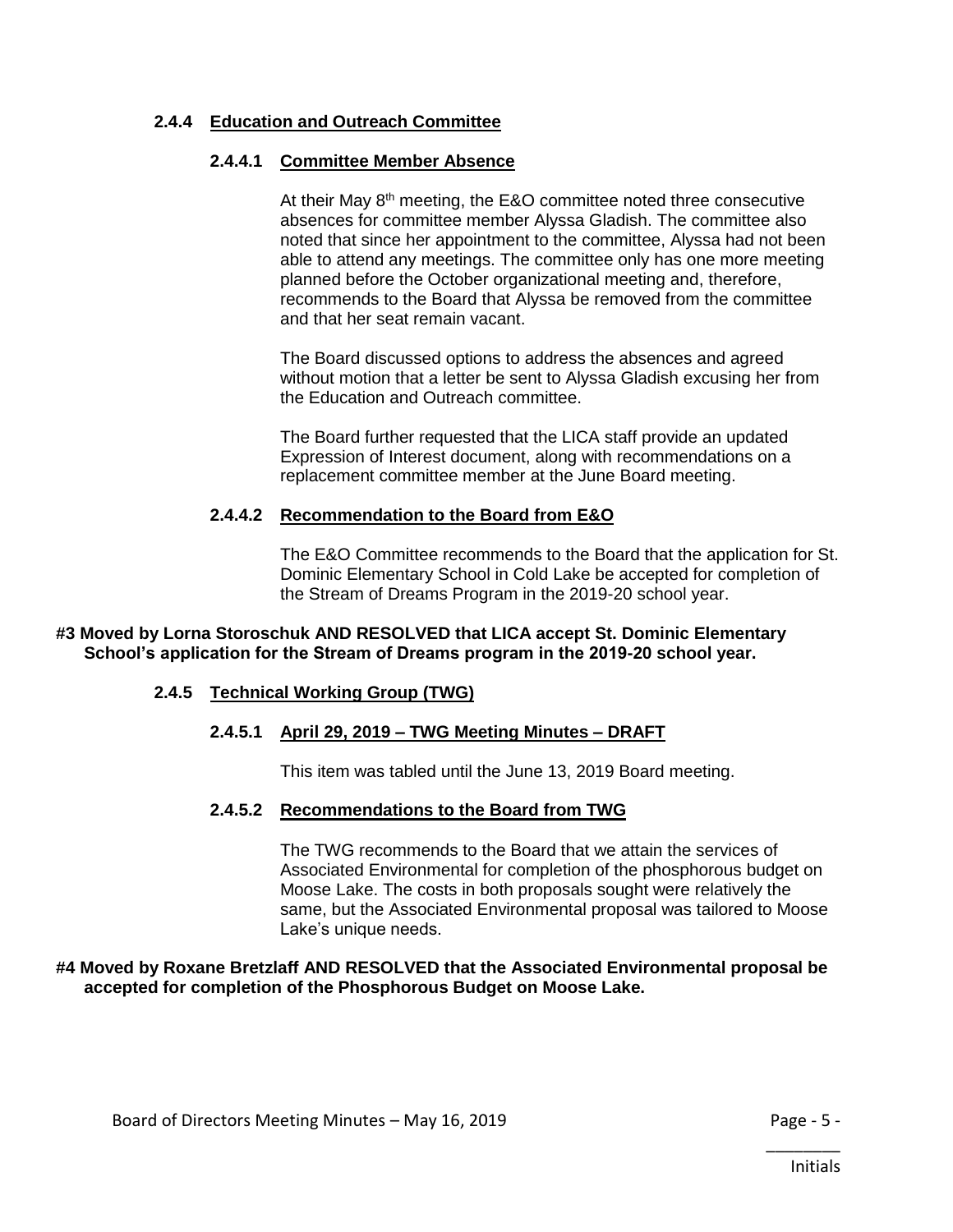## **3.0 Other Business**

## **3.1 Annual General Meeting**

#### **3.1.1 Date, location and guest speaker**

The Board decided that the 2019 AGM would be held on October  $9<sup>th</sup>$  at the C2 Field House from 6-9 p.m. In lieu of a keynote speaker, the Board would like to have the LICA staff provide a more detailed presentation of the work LICA has done over the last year.

The Board would like to host a keynote speaker at an event separate from the AGM.

## **#5 Moved by John Ilchuk AND RESOLVED that the LICA AGM be held on October 9th from 6-9 p.m. at the C2 Field House.**

#### **3.2 2018-19 Strategic Plan Final Report**

Arianne presented a report for the 2018-19 Strategic Plan. The report provides an overview of the organization's achievements over the 2018-19 fiscal year and summarizes progress toward LICA's four Strategic Directions in the 2018-2023 Strategic Plan. The report will be made available on the LICA website.

#### **3.3 Municipal Council Delegate Presentations**

LICA has been working on updating Municipal Councils on who LICA is and what we do. Arianne and Erin delivered a presentation to Lac La Biche County council members on May 7<sup>th,</sup> 2019 and City of Cold Lake council members on May 14<sup>th,</sup> 2019. Andrea and Erin delivered a presentation to MD of Bonnyville #87 council members on May 15<sup>th,</sup> 2019. The presentations aimed at informing municipalities of current LICA initiatives and projects. Further presentations are planned for other municipal supporters of LICA.

## **3.4 EPA Water Research Webinar Series**

Shawn Elgert invited the Board to participate in the Water Research Webinar Series. The bimonthly series is next offered on May 22<sup>nd</sup> from 2:00-3:00 p.m. and will cover Multi-Source Remote Sensing for Assessment and Management of Surface Waters. Registration is required at<https://register.gotowebinar.com/register/122131951223973891> in order to participate. This information will also be circulated by email after the Board meeting.